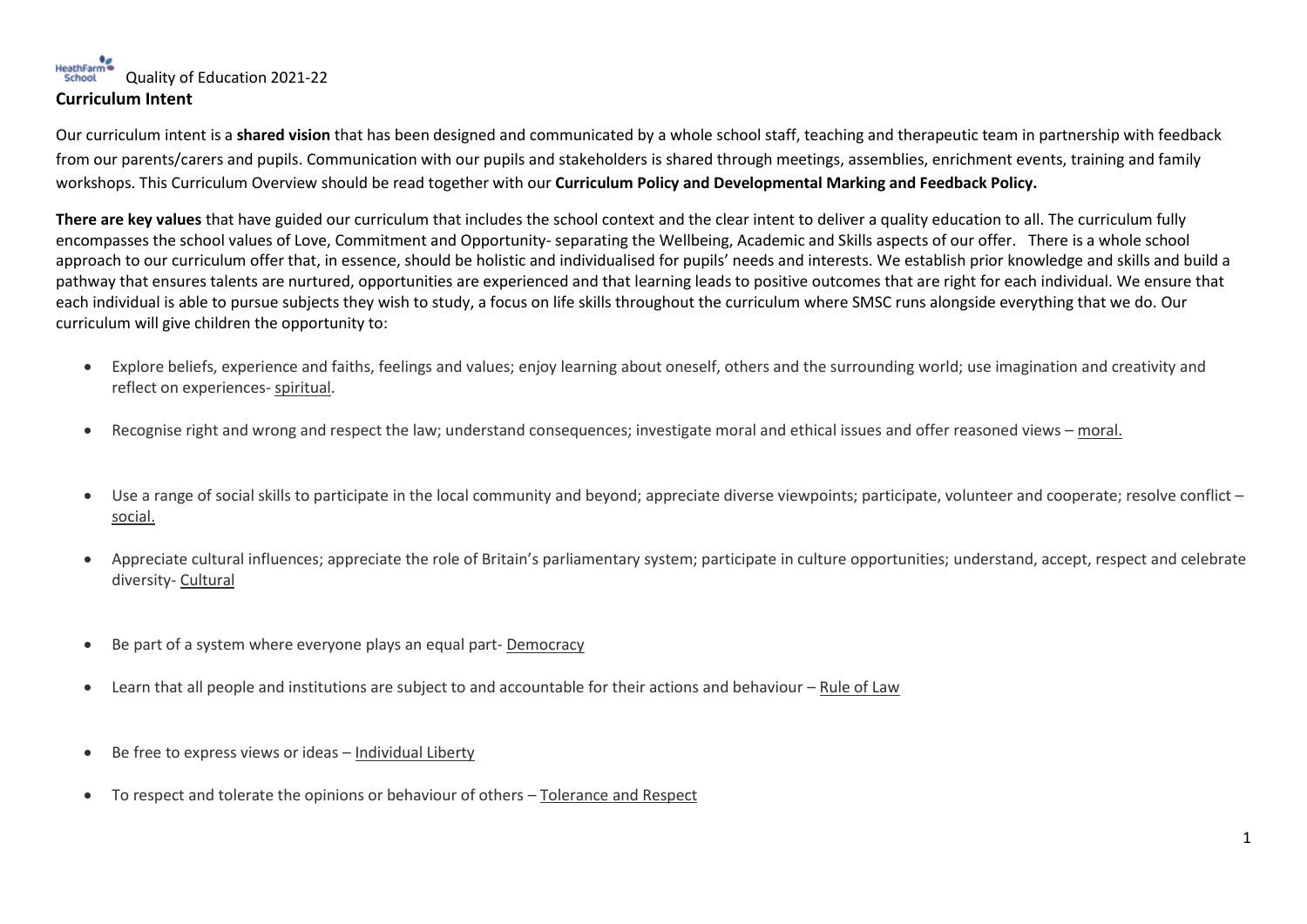The creative and calming environment promotes inquisitive minds with a developed wellbeing area that offers purposeful break out, sensory and individual learning spaces. There is a holistic approach, embedding our therapeutic input, supporting social and emotional well-being. Our curriculum is engaging, practical with a broad offer with the following key objectives:

- **Broad & Balanced:** Academic, creative, therapeutic, life skills and vocational opportunities. As many opportunities/experiences as possible to offer a motivating education that can develop talents in addition to having the opportunity to explore.
- **Curriculum Pathways:** Equipping individuals for THEIR future, securing outcomes and qualifications to enable future success and achievement. Every child to have a positive next destination;
- **High Expectations:** Support individuals in developing self-belief, self-discovery and self-confidence to enable them to develop high expectations of themselves;
- **Impact:** In everything we offer, everything will be purposeful and have impact. We recognise that our education must motivate our young people and raise their confidence and self-esteem;
- **Challenge:** To support the needs of individuals with accepting and responding to challenge, making mistakes, learning from mistakes and supporting others with their challenge;
- **Responsibility:** Every individual to take responsibility, accept support, support others, contributing to being a successful member of the community.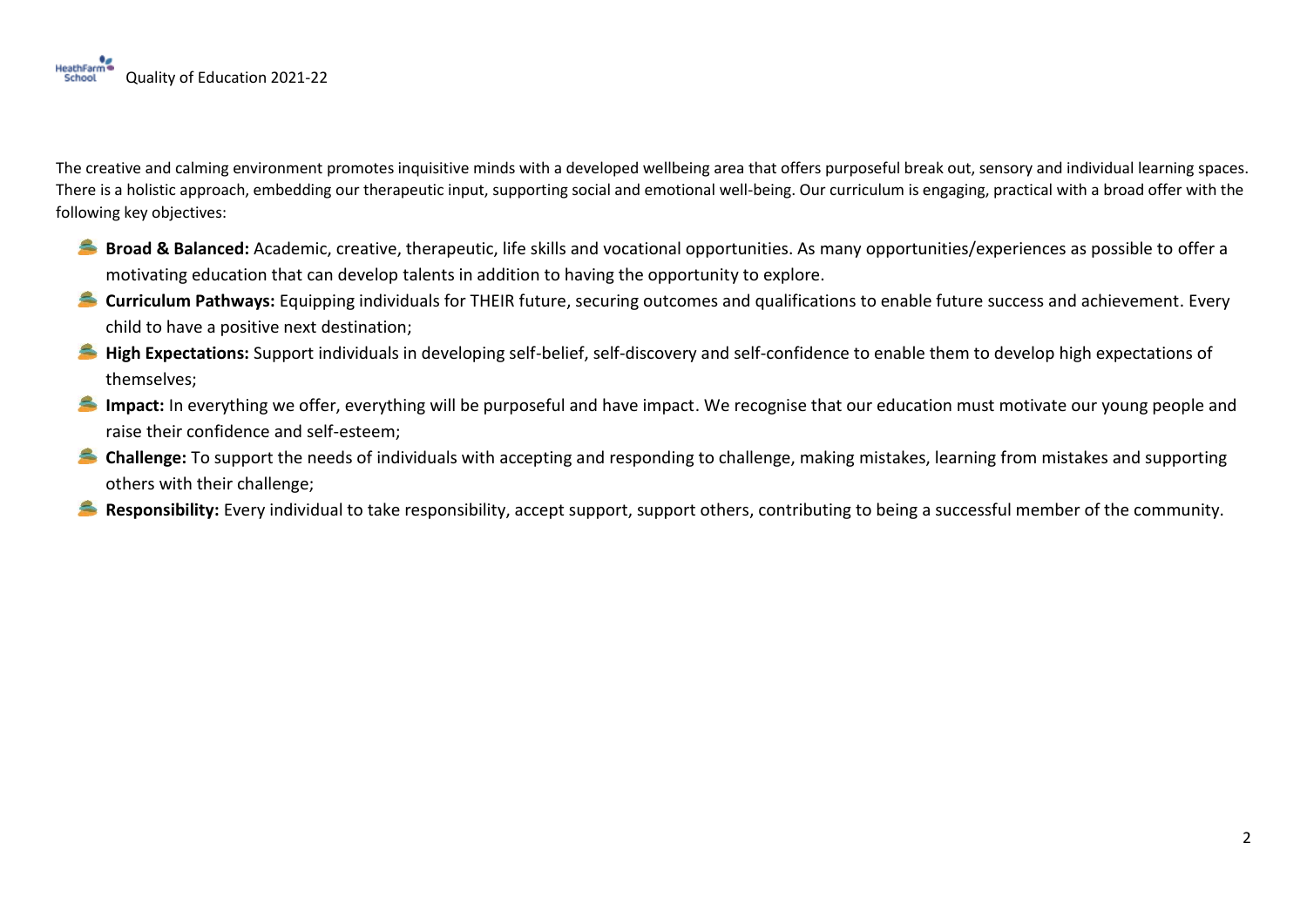| <b>Curriculum Offer</b>                                                                                                                                                                                                                                                                                                                                                                                                                                                                                                                                                                                                                                                                                               | <b>Curriculum Delivery</b>                                                                                                                                                                                                                                                                                                                                                                                                                                                                                                                                                                                                                                                                                                                                     |
|-----------------------------------------------------------------------------------------------------------------------------------------------------------------------------------------------------------------------------------------------------------------------------------------------------------------------------------------------------------------------------------------------------------------------------------------------------------------------------------------------------------------------------------------------------------------------------------------------------------------------------------------------------------------------------------------------------------------------|----------------------------------------------------------------------------------------------------------------------------------------------------------------------------------------------------------------------------------------------------------------------------------------------------------------------------------------------------------------------------------------------------------------------------------------------------------------------------------------------------------------------------------------------------------------------------------------------------------------------------------------------------------------------------------------------------------------------------------------------------------------|
| <b>Love-Therapeutic</b><br>Individual and group interventions are offered and embedded across the<br>curriculum with a structured, well-informed environment that is designed to<br>support pupils' health and well-being at all times.<br><b>Commitment - Academic</b><br>A breadth of subject offer leading to a wide range of formal qualifications. The<br>National Curriculum will form a part of our whole school curriculum. We will take<br>autonomy for our school curriculum and for the way we plan for and deliver the<br>National Curriculum.<br><b>Opportunity - Skills Builder</b><br>Training, development of skills and practical knowledge that may and can relate to<br>occupation and employment. | <b>Academic Timetable</b><br>Structured and systematic approach with clearly defined lessons. Can follow a<br>primary, nurture or secondary model of delivery. All have access to specialist staff,<br>directly or indirectly and rich learning environments. Students from KS4 onwards<br>have access to a diverse and aspirational Options Curriculum.<br><b>Learner-Initiated and Adult Led Teaching</b><br>A flexible approach with teaching input delivered in short and diverse sessions.<br>Therapeutic Education plans in conjunction with Wellbeing support.<br><b>Thematic Learning</b><br>Integrated approach with cross-curricular opportunities around a focused theme<br>or overarching question. Thematic learning space to support and enhance |
| <b>Experiences &amp; Talents</b><br>Providing new and rich opportunities for pupils to have experiences and explore<br>possibilities. Recognition and nurture of interests, ambitions and talents.<br>Opportunities to support and enrich through Wellbeing, rewards and bespoke<br>curriculum TEP pathways.                                                                                                                                                                                                                                                                                                                                                                                                          | delivery, predominantly in Nurture.                                                                                                                                                                                                                                                                                                                                                                                                                                                                                                                                                                                                                                                                                                                            |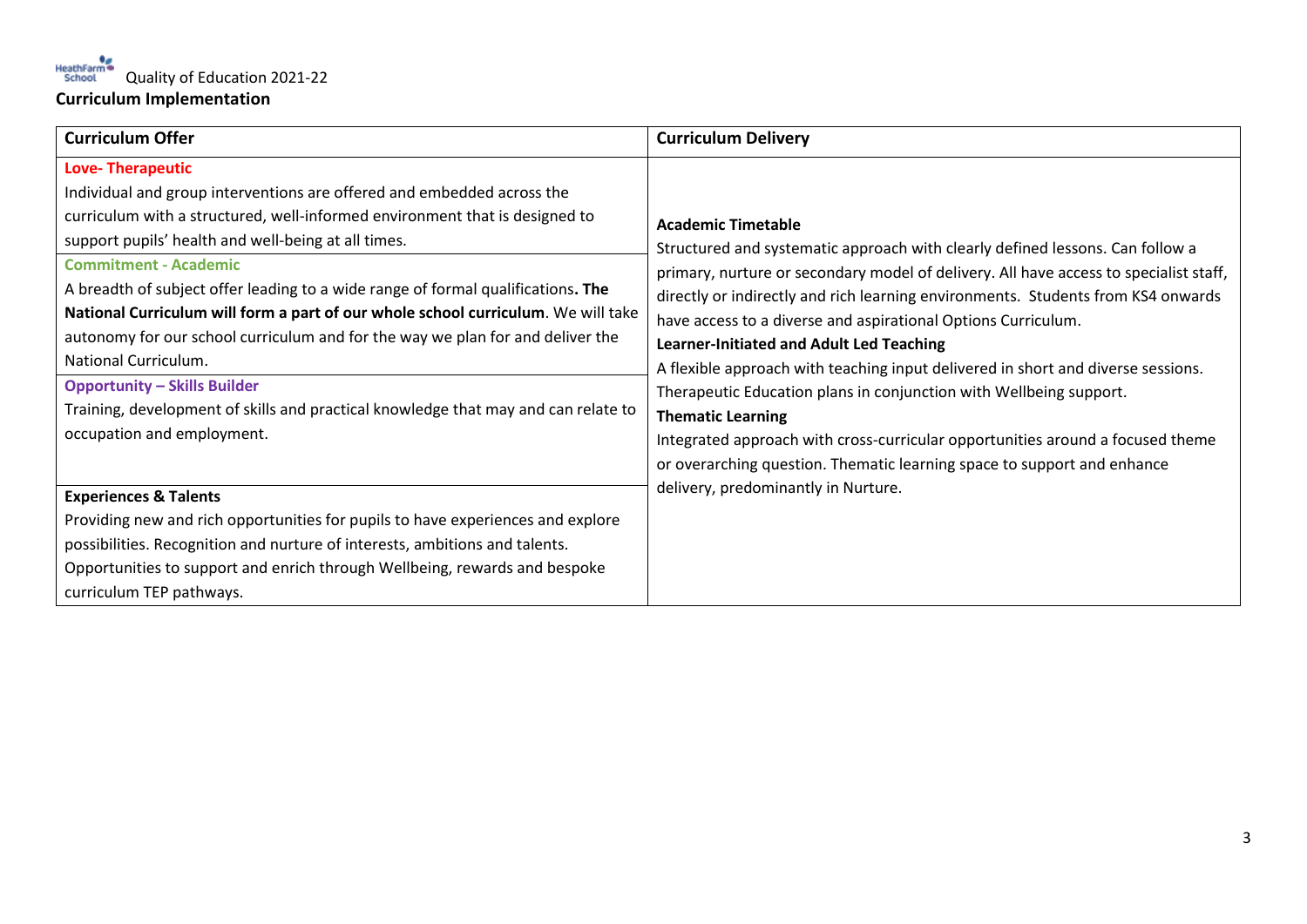| <b>What Curriculum</b>        | <b>Purpose of offer</b>                                                                                                                                                                                        | <b>Assessment</b>                             | <b>Unit of measurement</b>                                                 | What is outstanding                                                                                                                                       | <b>Arrangements for Monitoring</b>                                                                                                                     | Curriculum                  |
|-------------------------------|----------------------------------------------------------------------------------------------------------------------------------------------------------------------------------------------------------------|-----------------------------------------------|----------------------------------------------------------------------------|-----------------------------------------------------------------------------------------------------------------------------------------------------------|--------------------------------------------------------------------------------------------------------------------------------------------------------|-----------------------------|
| is being taught?              |                                                                                                                                                                                                                | <b>Tracking Tool</b>                          | used to track                                                              | progress                                                                                                                                                  | Quality                                                                                                                                                | <b>Teams</b>                |
|                               |                                                                                                                                                                                                                |                                               | progress                                                                   |                                                                                                                                                           |                                                                                                                                                        |                             |
| National<br>Curriculum        | - Core Education,<br>compliance with<br>national                                                                                                                                                               | Solar: Heath Farm<br><b>Assessment Levels</b> | Heath Farm points of<br>progress                                           | - Outstanding<br><b>Expected Progress:</b><br>Academic 1.5 levels                                                                                         | There are robust monitoring<br>arrangements for each aspect of<br>the Curriculum which is led by DHT                                                   |                             |
|                               | expectations and<br>subject coverage,                                                                                                                                                                          |                                               |                                                                            | per year<br>0.5-1.2 on track                                                                                                                              | Q of E with all Curriculum leads,<br>this includes:                                                                                                    | English Lead                |
|                               | promoting British<br>Values and SMSC.                                                                                                                                                                          |                                               |                                                                            | $1.2 + above$<br>- On Target: $60 -$<br>80%<br>- Personalised<br>Targets where<br>needed                                                                  | - Termly Monitoring and pupil<br>progress meetings<br>- Termly pupil responses<br>- Termly learning walks<br>- Triangulated professional               | Maths and<br>Science Lead   |
| <b>ASDAN Short</b><br>Courses | - Breadth of subject<br>offer supporting<br>individual pathways,<br>with a<br>practical/vocational<br>focus, whilst<br>obtaining<br>certification and<br>credits                                               | Solar                                         | % Course Completed                                                         | - Outstanding<br><b>Expected Progress:</b><br>Max 6 credits per<br>short course. Credit<br>Per Academic Year<br>- Personalised<br>Targets where<br>needed | meetings with teachers' (lesson<br>visits and book scrutiny) following<br><b>DDs</b><br>- Curriculum Reviews submitted to<br>DHT Quality of Education. | Foundation<br>Subject Leads |
| Wellbeing<br>Framework        | - Supporting the<br>development of<br>Social, Emotional,<br>Independence and<br><b>Learning Needs</b><br>whilst purposefully<br>working towards<br>EHCP objectives.<br>- Linking therapy<br>interventions with | Solar                                         | Ongoing progress<br>against statements<br>within a defined area<br>of need | - Ongoing progress<br>towards statements<br>within a defined<br>area of need                                                                              |                                                                                                                                                        | Class lead                  |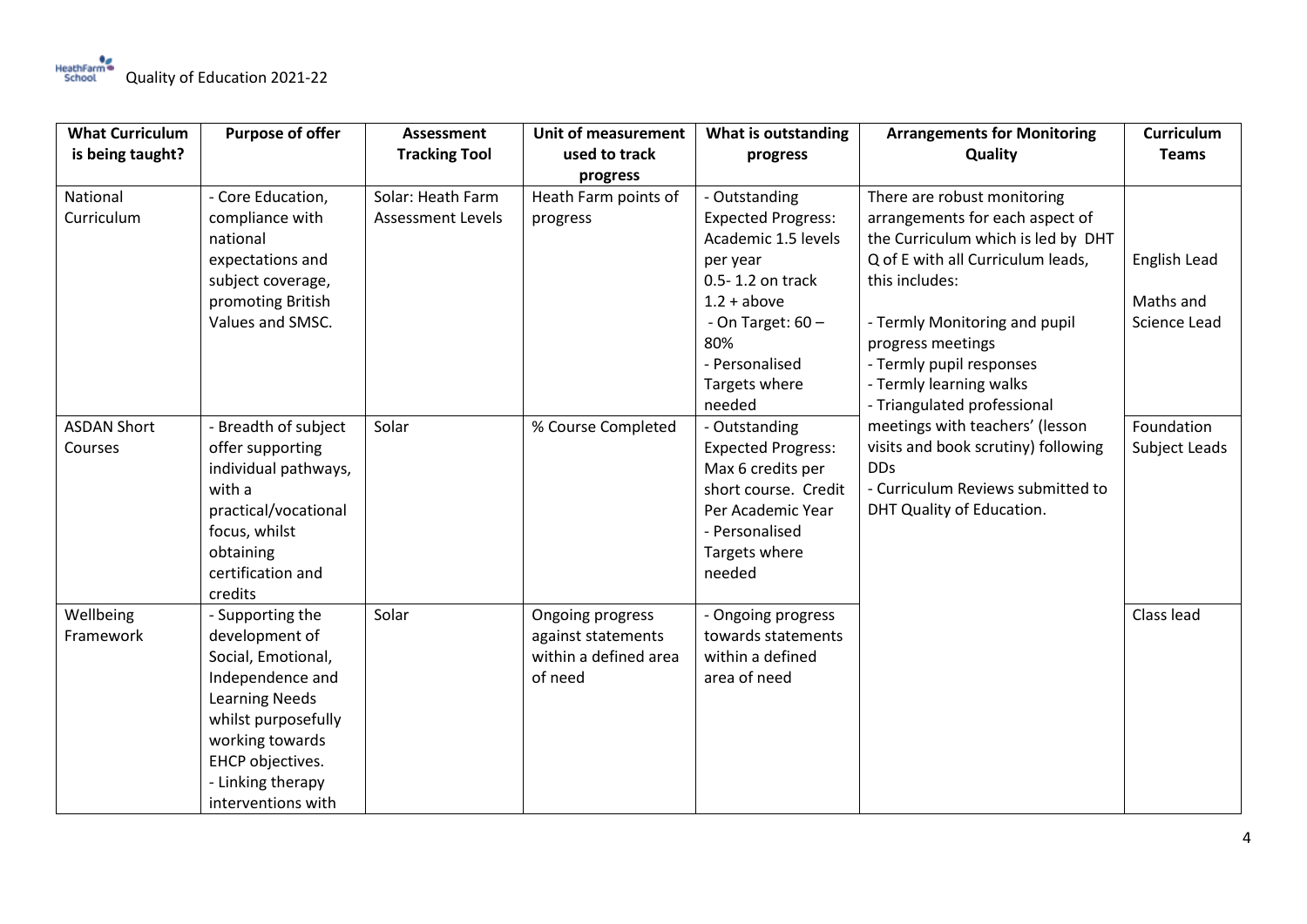| School                                  | Quality of Education 2021-22 |                      |                        |                             |               |
|-----------------------------------------|------------------------------|----------------------|------------------------|-----------------------------|---------------|
|                                         | curriculum to                |                      |                        |                             |               |
|                                         | support personal             |                      |                        |                             |               |
|                                         | progress and                 |                      |                        |                             |               |
|                                         | working towards              |                      |                        |                             |               |
|                                         | EHCP objectives.             |                      |                        |                             |               |
|                                         | Thrive approach              |                      |                        |                             |               |
|                                         | embedded.                    |                      |                        |                             |               |
| <b>Forest Schools</b>                   | - Supporting pupils          | Solar Skills Builder | Ongoing progress       | - Ongoing progress          | Outdoor       |
| and Outdoor                             | with key life skills         |                      | against key            | towards Forest              | Learning Lead |
| Learning                                | outside of a setting,        | Stakeholder voice    | objectives using the   | School key                  | and support   |
|                                         | promoting                    |                      | Skills Builder         | objectives                  |               |
|                                         | independence,                |                      | framework and Thrive   |                             |               |
|                                         | communication and            |                      | objectives             |                             |               |
|                                         | team building.               |                      |                        |                             |               |
|                                         | - Promoting health &         |                      |                        |                             |               |
|                                         | well-being by                |                      |                        |                             |               |
|                                         | recognising the              |                      |                        |                             |               |
|                                         | importance of                |                      |                        |                             |               |
|                                         | learning outside and         |                      |                        |                             |               |
|                                         | being outside.               |                      |                        |                             |               |
| <b>Functional Skills</b>                | - Providing pupils           | Solar                | % Course Completed     | - Outstanding               | English       |
|                                         | with a vocational            |                      | within a defined Level | <b>Expected Progress: 1</b> | Maths         |
|                                         | education/outcome            |                      |                        | Level Per Academic          | ICT           |
|                                         | in a key subject             |                      |                        | Year                        |               |
|                                         | - Qualifications L1 or       |                      |                        | - Personalised              |               |
|                                         | L2                           |                      |                        | Targets                     |               |
|                                         | - Providing pupils           | Solar and            | % Course Completed     | - On Target to meet         | Subject leads |
| <b>Excess</b><br>Key Stage 4<br>Options | with tailored                | Personalised         | within a defined Unit  | personalised targets        |               |
| $  \cdot   \circ   \cdot  $             | outcomes and                 | Learning Checklists. | relevant to course     | relevant to                 |               |
| KS4                                     | experience in a              |                      |                        | individual flightpath.      |               |
| curriculum offer,                       | subject area of              |                      |                        |                             |               |
| including Options                       | interest, choice,            |                      |                        |                             |               |
| offer; FS, GCSE,                        | relevant to their            |                      |                        |                             |               |
| C&G, BTEC.                              | individual pathways.         |                      |                        |                             |               |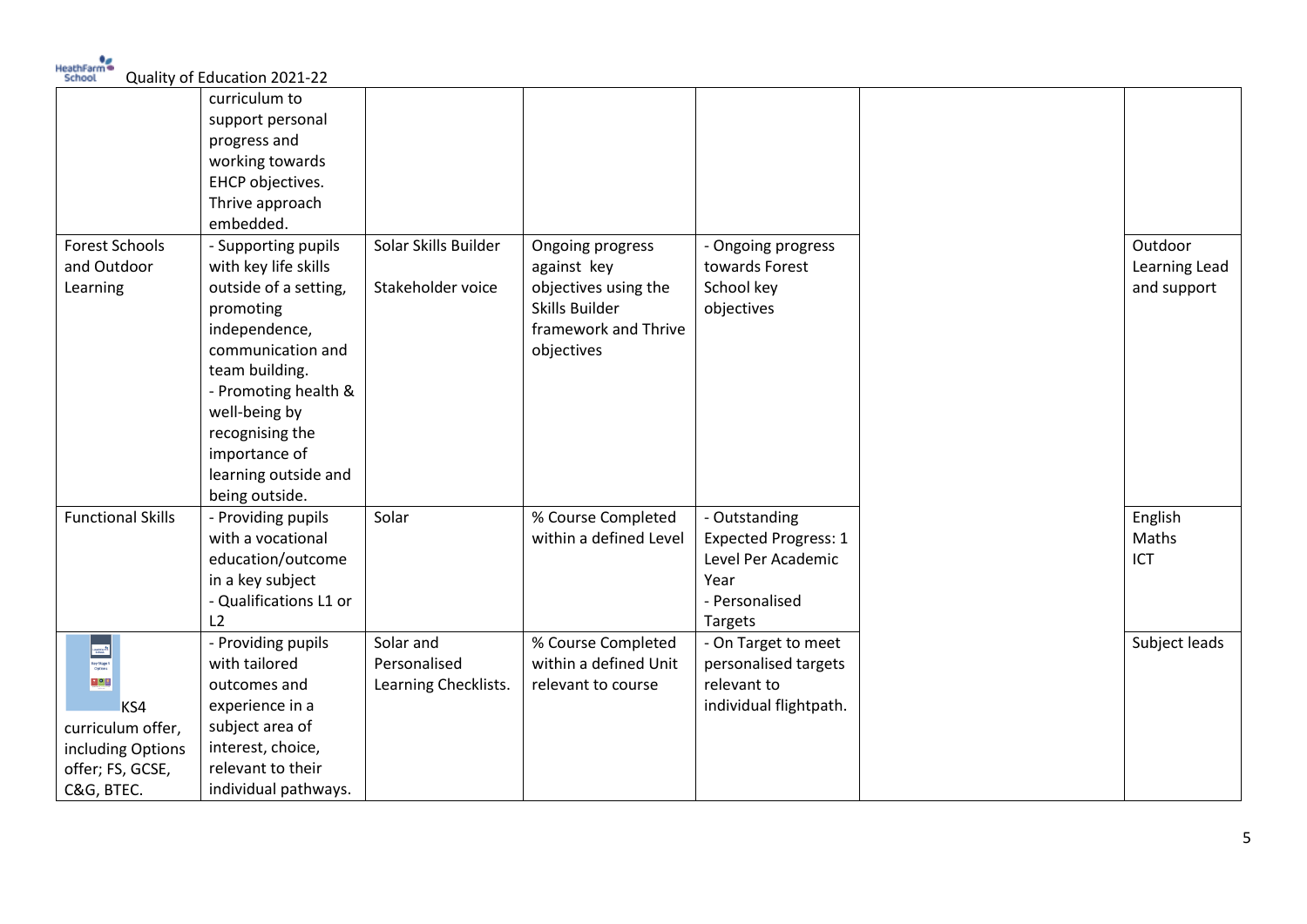HeathFarm Quality of Education 2021-22

|               | Vocational/Academic   |                           |                       |                       |               |
|---------------|-----------------------|---------------------------|-----------------------|-----------------------|---------------|
|               | qualification         |                           |                       |                       |               |
| Therapy &     | - Targeted            | Teacher                   | Ongoing progress      | - On Target to meet   | Therapy Team  |
| Therapeutic   | interventions to      | Observation               | against               | personalised targets. | and Wellbeing |
|               | support the personal  |                           | statements/objectives |                       | Team          |
| Learning      |                       |                           |                       |                       |               |
|               | development of all    |                           | within a defined area |                       |               |
|               | pupils.               |                           | (EHCP/WBSP's)         |                       |               |
|               | - Promoting the       |                           |                       |                       |               |
|               | development of        |                           |                       |                       |               |
|               | Social and Emotional  |                           |                       |                       |               |
|               | skills/needs and      |                           |                       |                       |               |
|               | mindfulness.          |                           |                       |                       |               |
| Renaissance & | - To support the      | <b>Accelerated Reader</b> | ZPD/Reading Age and   | - Ongoing progress    | Class leads   |
| Accelerated   | screening of pupil    |                           | progress in line with | towards statements    | English       |
| Reader        | progress within       |                           | age expectations.     | within a defined      |               |
|               | reading, highlighting |                           |                       | area of need          |               |
|               | start points and      |                           |                       |                       |               |
|               | necessary             |                           |                       |                       |               |
|               | interventions.        |                           |                       |                       |               |
|               | - Define areas for    |                           |                       |                       |               |
|               | pupil progress        |                           |                       |                       |               |
|               | - Promotes and        |                           |                       |                       |               |
|               | embeds reading        |                           |                       |                       |               |
|               | across the whole      |                           |                       |                       |               |
|               | school, supporting    |                           |                       |                       |               |
|               | reading progress      |                           |                       |                       |               |
| Enrichment    | - To support the      | Teacher                   | Ongoing progress      | - On Target to meet   | Class leads   |
|               | breadth of            | Observation               | against statements    | personalised targets. |               |
|               | curriculum offer by   |                           | within a defined area |                       |               |
|               | including creative,   |                           | of need               |                       |               |
|               | vocational and        |                           |                       |                       |               |
|               |                       |                           |                       |                       |               |
|               | physical activities   |                           |                       |                       |               |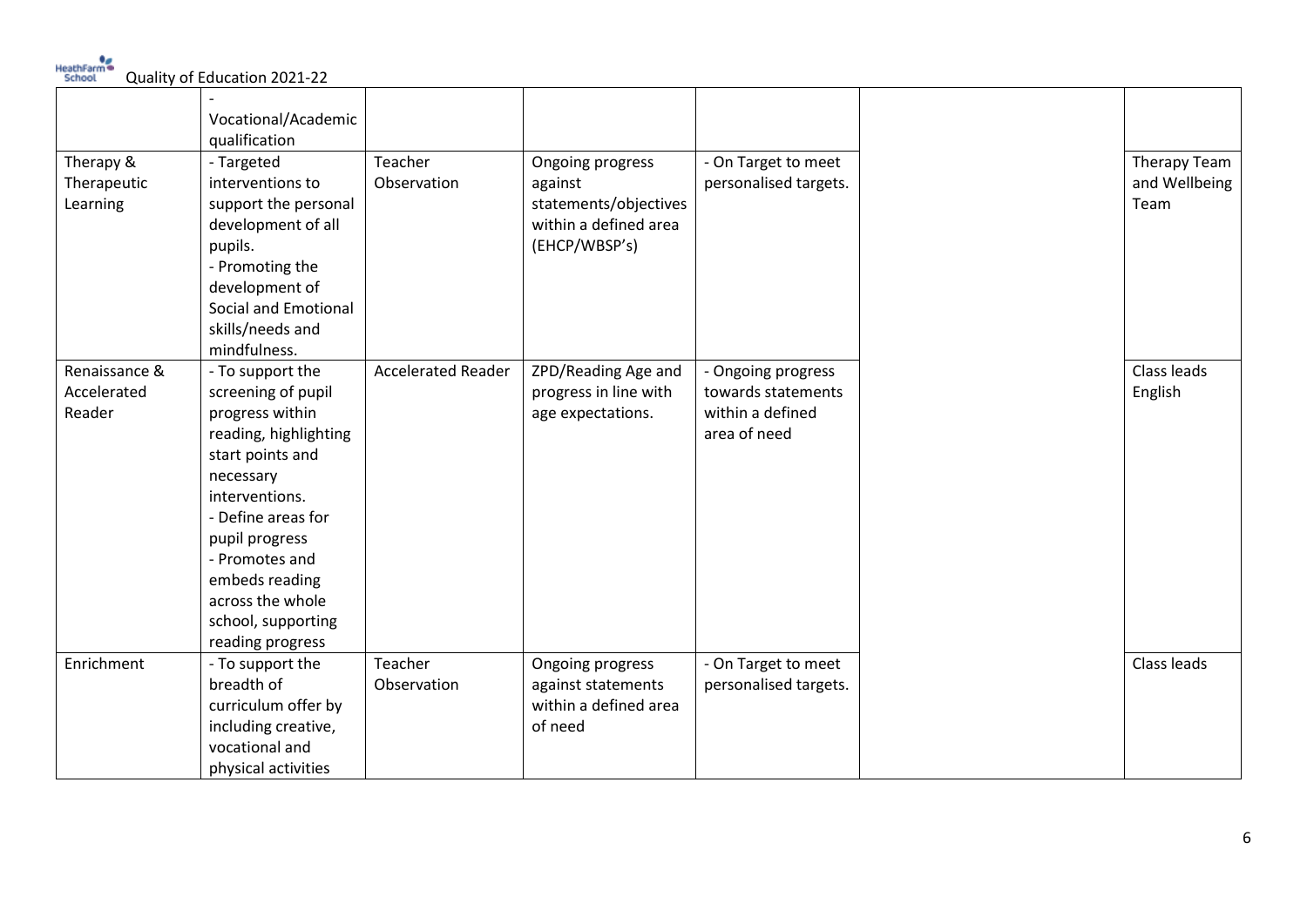HeathFarm<br>
School **Quality of Education 2021-22** 

| <b>Key Stage</b> | <b>Curriculum Offer</b>                                                                                                                                    |
|------------------|------------------------------------------------------------------------------------------------------------------------------------------------------------|
| Key Stage 1      | <b>National Curriculum</b><br>English, RWI, Maths, Science, PSHE, Humanities, Music, Art, D&T, PE, ICT, Forest School.<br>Wellbeing - Thrive approach      |
|                  | <b>Enrichment</b>                                                                                                                                          |
|                  | Rewards -Animal sanctuary and Wildwood, Music, Dungeons and Dragons, Football, Fishing, cinema, community visits                                           |
| Key Stage 2      | <b>National Curriculum</b>                                                                                                                                 |
|                  | English, RWI, Maths, Science, PSHE, Humanities, Music, Art, D&T, PE, ICT, Outdoor Education, SRE (YR5&6), MFL, Construction<br>Wellbeing - Thrive approach |
|                  | <b>Enrichment</b>                                                                                                                                          |
|                  | Rewards -Animal sanctuary and Wildwood, Music, Dungeons and Dragons, Football, Fishing, cinema, community visits                                           |
| Key Stage 3      | <b>National Curriculum</b>                                                                                                                                 |
|                  | English, Maths, Science, PSHE, Humanities, Music, Art, D&T, PE, ICT, Citizenship, SRE, MFL                                                                 |
|                  | <b>Functional Skills</b>                                                                                                                                   |
|                  | English, Maths, ICT                                                                                                                                        |
|                  | City and Guilds level 1- enrichment and engagement aspects                                                                                                 |
|                  | Construction                                                                                                                                               |
|                  | Wellbeing - Thrive approach. Learning Through Play for Secondary Nurture Classes based in the Outdoor Classroom.                                           |
|                  | <b>Enrichment</b>                                                                                                                                          |
|                  | Rewards -Animal sanctuary and Wildwood, Music, Dungeons and Dragons, Football, Fishing, cinema, community visits                                           |
|                  |                                                                                                                                                            |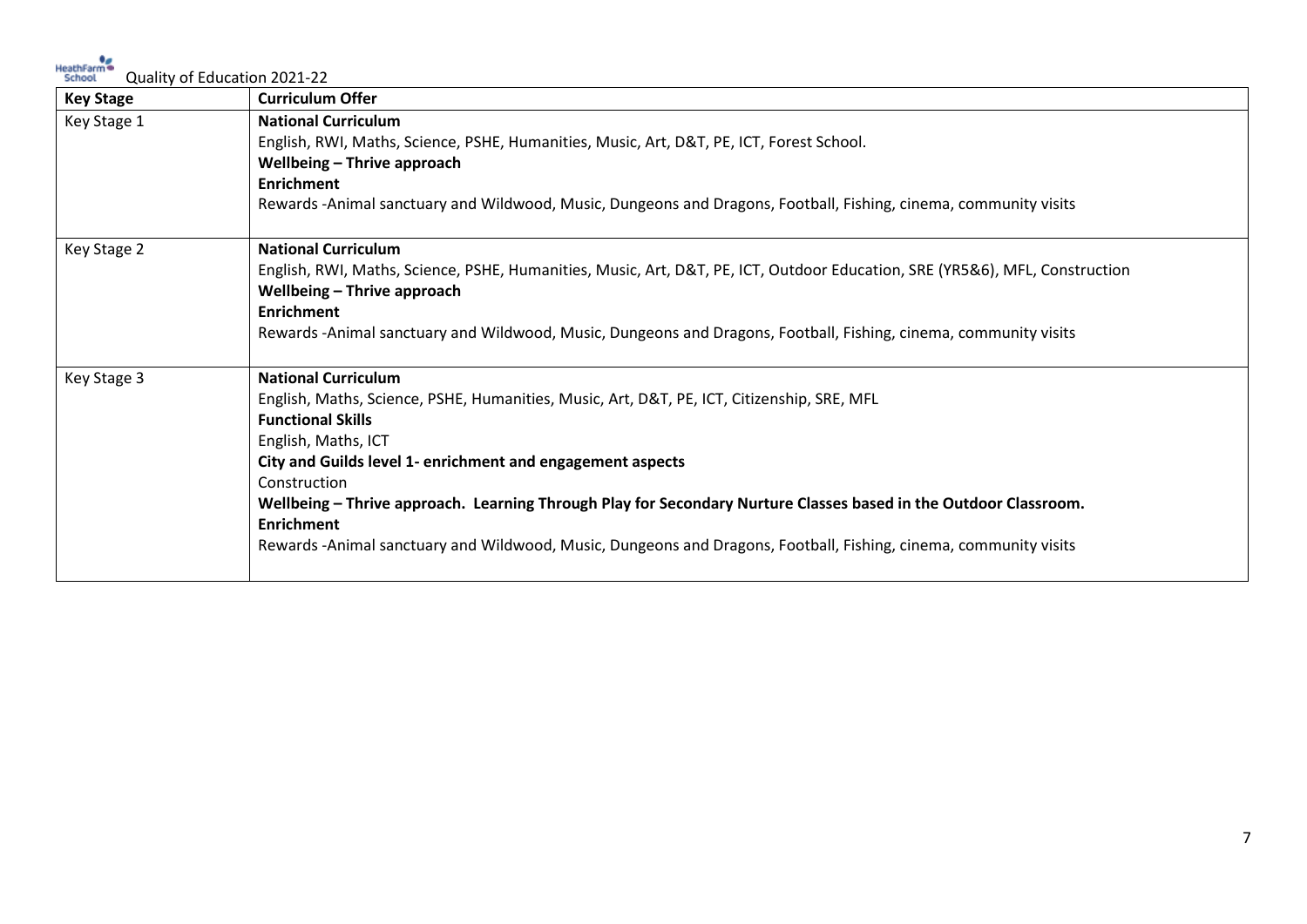HeathFarm Quality of Education 2021-22

| Key Stage 4- click on the | <b>GCSE</b>                                                                                                                                  |
|---------------------------|----------------------------------------------------------------------------------------------------------------------------------------------|
| image below for a full    | English Language, Maths, Art, Media Studies, Biology, Photography, Fine Art                                                                  |
| brochure outlining the    | <b>Functional Skills</b>                                                                                                                     |
| KS4 offer.                | English, Maths, ICT                                                                                                                          |
|                           | <b>City and Guilds level 1</b>                                                                                                               |
|                           | Construction                                                                                                                                 |
|                           | <b>BTEC</b>                                                                                                                                  |
|                           | <b>Basic Cooking L1/L2</b>                                                                                                                   |
|                           | <b>AQA Unit Awards</b>                                                                                                                       |
|                           | Animal Husbandry EL/L1/L2                                                                                                                    |
|                           | <b>Open Awards</b>                                                                                                                           |
|                           | Hair and Beauty L1, Horticulture EL, Conservation EL.                                                                                        |
|                           | <b>Sports Leaders Qualification</b>                                                                                                          |
|                           | Assisting Lowland Expedition Leadership L2                                                                                                   |
|                           | <b>Trinity College London</b>                                                                                                                |
|                           | Bronze and Silver Arts Award including Music and photography                                                                                 |
|                           | <b>Wider Curriculum</b>                                                                                                                      |
|                           | PSHE, PE, Careers, ICT, Maths, MFL                                                                                                           |
|                           | Wellbeing - Thrive approach                                                                                                                  |
|                           | <b>Enrichment</b>                                                                                                                            |
|                           | Rewards -Animal sanctuary and Wildwood, Music, Dungeons and Dragons, Football, Fishing, cinema, community visits                             |
| Post 16                   | <b>ASDAN</b>                                                                                                                                 |
|                           | Health and Fitness, The Environment, Level 2 Cert of Employability, Maths Short Course, English Short Course, Personal Finance Short Course. |
|                           | <b>Functional Skills-</b>                                                                                                                    |
|                           | <b>English and Maths</b>                                                                                                                     |
|                           | GCSE -                                                                                                                                       |
|                           | Psychology                                                                                                                                   |
|                           | NCFE-                                                                                                                                        |
|                           | <b>Music Technology</b>                                                                                                                      |
|                           | Digital Media                                                                                                                                |
|                           | Wellbeing - Thrive approach                                                                                                                  |
|                           | <b>Enrichment</b>                                                                                                                            |
|                           | Rewards -Animal sanctuary and Wildwood, Music, Football, Fishing, cinema, community visits. Work Experience Placements at Howlett's          |
|                           |                                                                                                                                              |